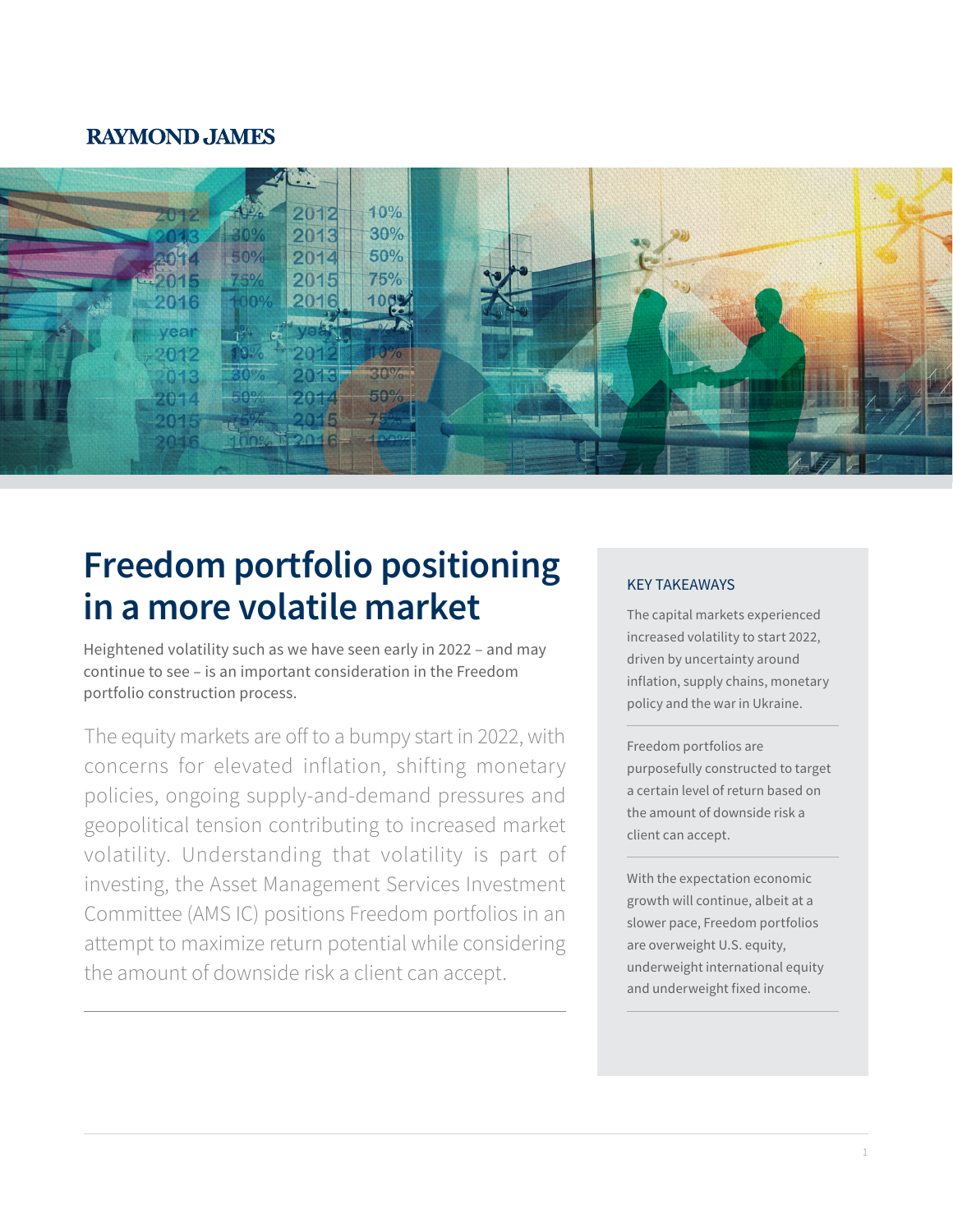FREEDOM PORTFOLIO POSITIONING IN A MORE VOLATILE MARKET

After three years of double-digit gains, the S&P 500 index experienced a double-digit loss – what analysts refer to as a correction – through the first two-plus months of 2022. The index, which tracks the 500 largest U.S. companies, was down roughly 12.0% for the year on March 14, though it recouped nearly half of its losses in the following days.

This patch of heightened volatility, which is affecting most areas of the market, has been driven by a number of factors. The inability of global supply chains to keep pace with the increased demand for goods has continued to drive inflation at rates not seen in decades, prompting the U.S. Federal Reserve to raise interest rates. These existing pressures have been intensified by the war in Ukraine: Nations around the world have used economic measures to voice their disapproval of Russia, resulting in even tighter supply chains and climbing oil prices.

While the scenes from Ukraine are unsettling, it is important to remember that such events do not typically drive sustained market downturns. Since 1941, we have experienced 12 similar geopolitical events and the average return for the S&P 500 six months later was roughly 5.0%.

#### FREEDOM POSITIONING

Arguably the most important element in constructing Freedom portfolios is asset allocation – the mix of asset classes that serves to mitigate risk and minimize volatility. Many factors must be considered in determining the appropriate allocation for a portfolio's objective, be it conservative, balanced or growth. Our goal is to attempt to maximize return for each objective's risk budget – the amount of risk the client is willing and able to accept.

While each objective has an allocation target, the AMS IC occasionally decides to purposefully overweight or underweight individual asset classes when it is considered strategically appropriate.

For equities, the committee's investment process prefers asset classes with attractive fundamentals, good quality and profitability, and positive sentiment. Fixed income weightings, when it comes to corporate bonds, are managed by positioning for the right maturities and exposures along the quality spectrum.

Currently, Freedom portfolios own a little more equity than normal and a little less fixed income. The equity overweight is to domestic equity, primarily U.S. large caps but also U.S. small- to mid-caps, based on the expectation the U.S. economy is well-positioned for additional growth relative to the rest of the world. Portfolios are underweight non-U.S. developed markets such as Europe and Japan, as well as emerging markets such as China.

A slight underweight to fixed income reflects the AMS IC's belief that equities are positioned to outperform, though bonds remain attractive as a diversification tool, especially during an equity downturn.

#### LOOKING AHEAD

The AMS IC favors a resilient growth outlook for the U.S. relative to the rest of the developed world, though the pace of U.S. growth is likely to be slower than it was in 2021. The war in Ukraine is likely to affect Europe more than the U.S. or other world economies. With the U.S. Federal Reserve ready to raise interest rates in support of a strengthening economy, and to help curb inflation, bond prices are expected to see further pressure.

The AMS IC evaluates Freedom portfolios on a regular basis and will continue to monitor these factors and more. Any additional changes would occur in an attempt to earn the best possible return for the amount of downside risk the committee is willing to tolerate, in alignment with portfolio objectives and client goals.

All investments are subject to risk, including loss. There is no assurance that any investment strategy will be successful. Asset allocation and diversification do not ensure a profit or protect against a loss. Dividends are not guaranteed and a company's future ability to pay dividends may be limited.